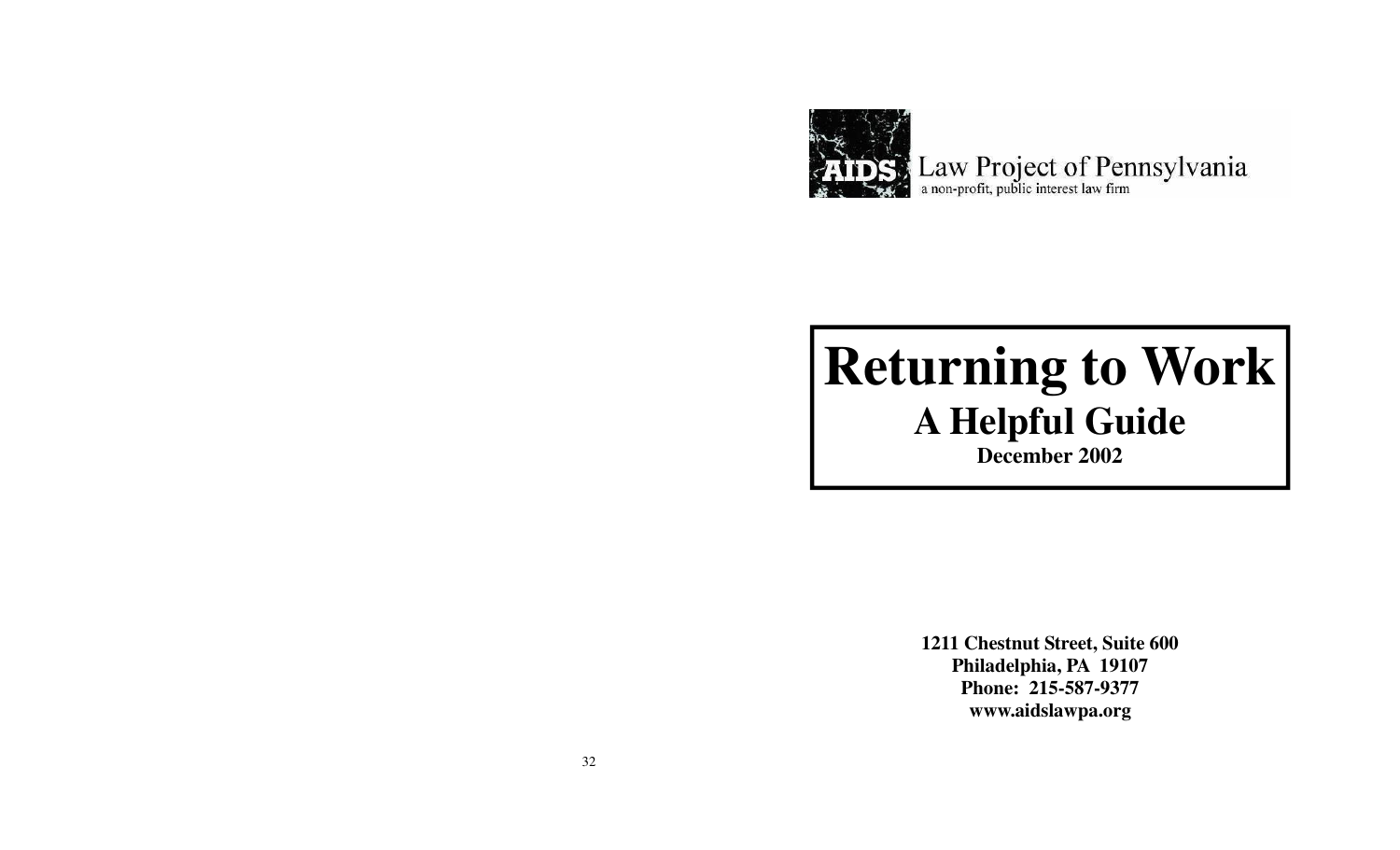# **AIDS Law Project of Pennsylvania**

Founded in 1988, the **AIDS Law Project of Pennsylvania** is <sup>a</sup> non-profit, public interest law firm providing free legal services statewide to people with HIV/AIDS and others affected by the epidemic. Each year, the AIDS Law Project receives about 1,700 calls for assistance at its home office in Philadelphia. The AIDS Law Project also educates the public about AIDS-related legal issues, and works at local, state and national levels to achieve fair laws.

> AIDS Law Project of Pennsylvania 1211 Chestnut Street, Suite 600 Philadelphia, PA 19107 (215) 587-9377 (215) 587-9902 FAX www.aidslawpa.org

# **Notes**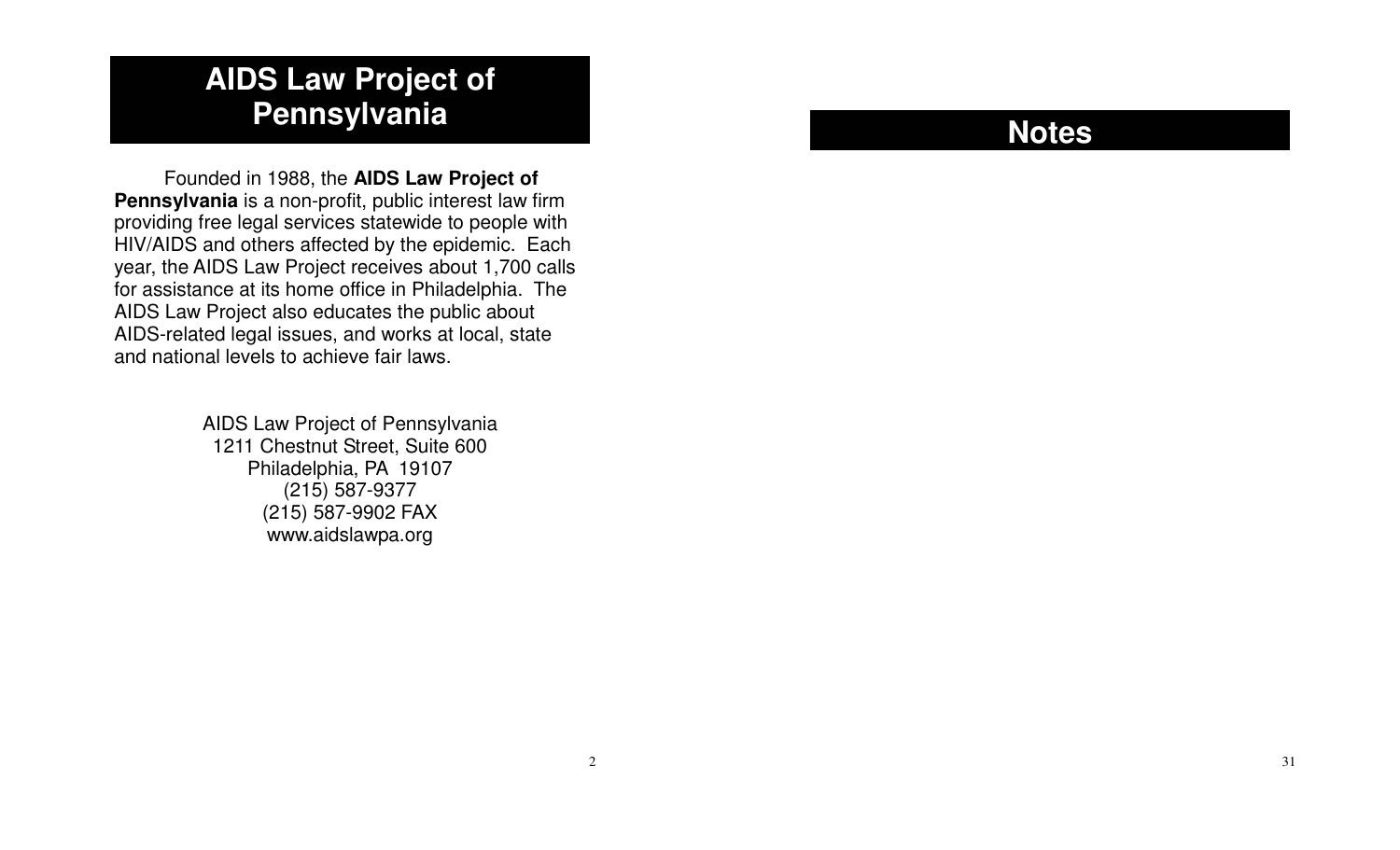## **Notes**

### **Returning to Work A H elp f ul G uid e December 2002**

This handbook does not give you specific legal advice. It is not meant to take the place of help from a la w y er.

This handbook was made possible by funding from The Pew Charitable Trusts and the Philadelphia Department of Public Health AIDS Activities Coordinating Office (AACO).

We encourage copying and free distribution of the information in this booklet. Please acknowledge the AIDS Law Project of Pennsylvania as the source when reprinting.

Copyright 2002, AIDS Law Project of Pennsylvania.

Thanks to Melissa Oretsky, a summer associate on loan from Reed Smith LLP, for legal research.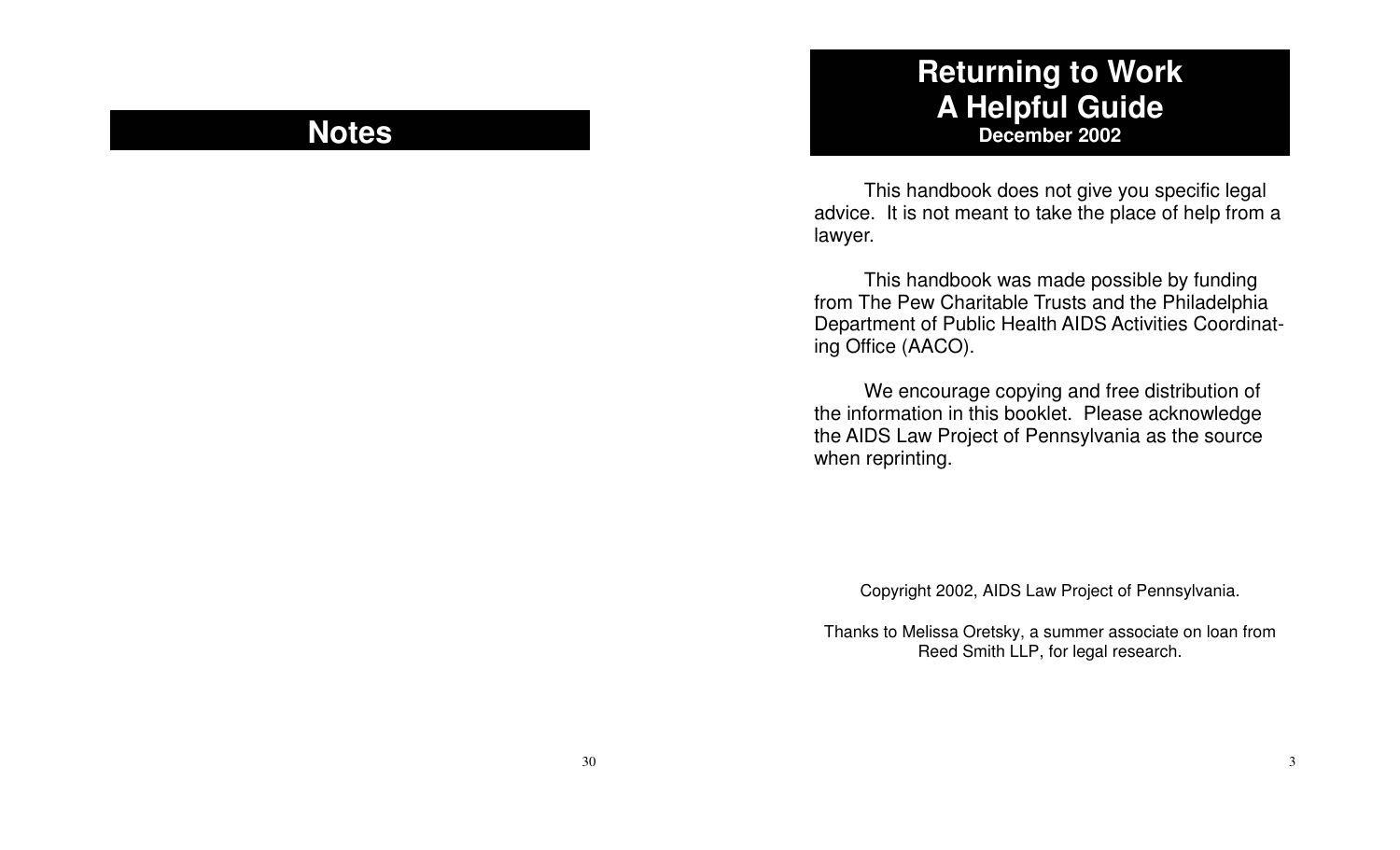### **Introduction**

New medications are helping many people with AIDS feel well enough to go back to work. Newspapers are full of stories about people with AIDS returning to the workforce. However, no one should feel pressured to go back to work until they are ready.

The first step in deciding to return to work is to meet with your doctor to determine if you are physically able to return to work. If you and your doctor decide you are able to work, this guide will tell you what to expect when re-entering the workforce and how to gauge the effect <sup>a</sup> return to work will have on your Social Security benefits.

> **To reach the AIDS Law Project, call (215) 587-9377. Intake hours are from 9AM to 1PM.**

- 8. *ADA Title I,* Section 12112(d)(2)(A), *ADA Title I EEOC Interpretive Guidance* S*ection* 1630.13(a).
- 9. *ADA Title I, EEOC Interpretive Guidance* Section 1630.14(b). See also A.13.
- 10. *ADA Title I,* Section 12111(3).
- 11. *ADA Title I,* Section 12111(9).
- 12. *ADA Title I,* Section 12112(b)(5)(A).
- 13. *ADA Title I,* Section 12112(b)(5)(A), *ADA Title I EEOC Interpretive Guidance* Section 1630.9.
- 14. *ADA Title I,* Section 12112(d)(3)(B).
- 15. *ADA Title I, EEOC Technical Assistance Manual.*
- 16. *Health Insurance Portability and Accountability Act of 1996* (HIPAA), 42 U.S.C. 1320.
- 17.*Social Security Act,* 42 U.S.C. Section 1619.
- 18. *Social Security Act,* 42 U.S.C., Section 1619(a).
- 19. *Social Security Act, 42 U.S.C.,* Section 1619(b).

4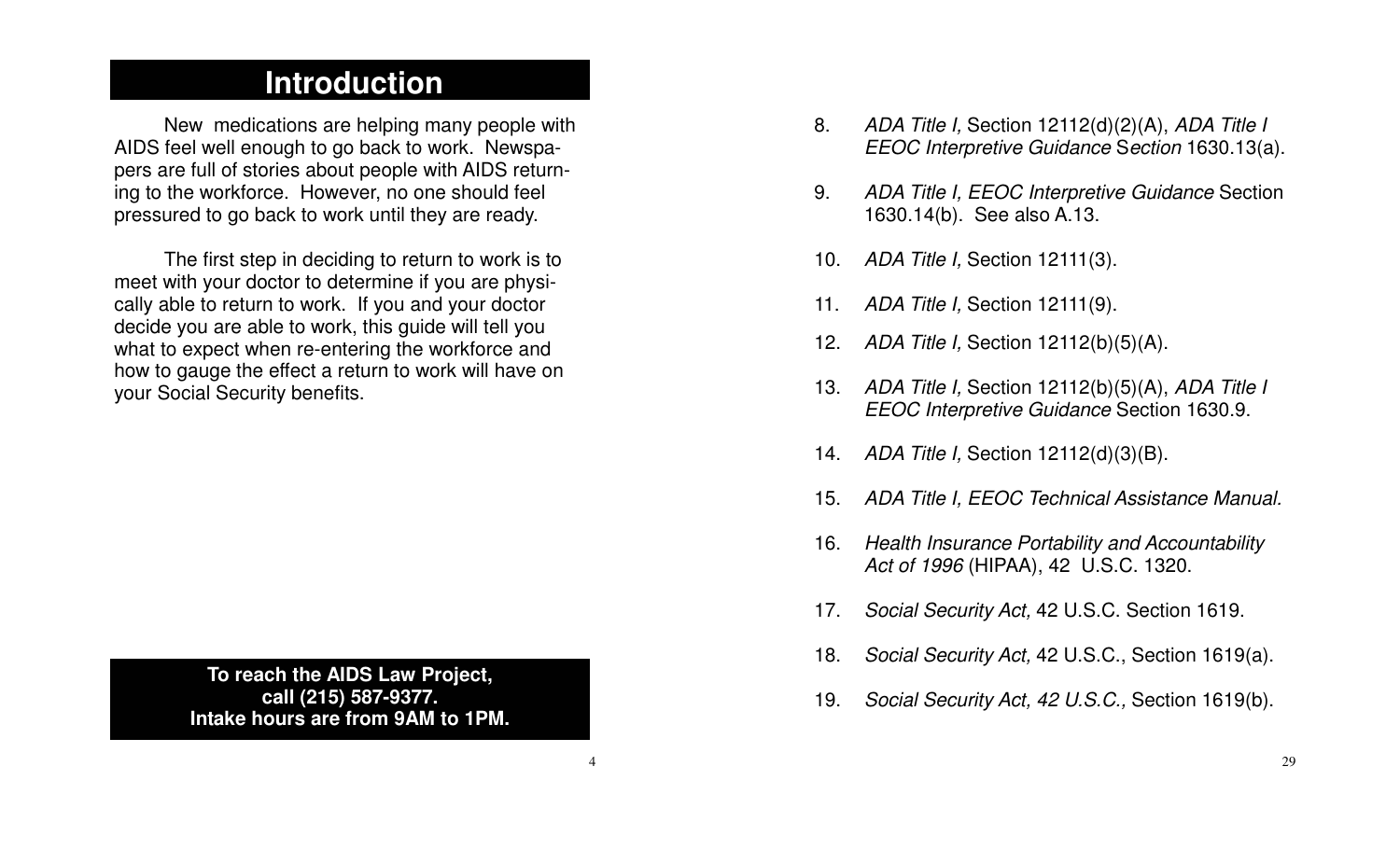### **Source Material**

For more information on Social Security Disability Benefits, please read the Red Book on Employment Support, at **http://www.ssa.gov/work/ ResourcesToolkit/redbook99.html** or the *Social Security Act,* 42 U.S.C. Section 423.

- 1. *Americans with Disabilities Act,* 42 U.S.C. Title I, Section 12111(5)(A).
- 2.*ADA Title I,* Section 12112(b)(5)(A).
- 3. Pennsylvania Human Relations Act, 42 P.S. Sections 951-963.
- 4. Philadelphia Commission on Human Relations, Section 9-1102.
- 5. 42 U.S.C. 1395dd.
- 6. 29 U.S.C. 2601.
- 7. ADA *Title I,* Section 12112(d)(2)(A), ADA Title I EEOC *Interpretive Guidance* Section 630.12(a).

# **Where should I work?**

### **Q.1: What are my rights in the workplace?**

While disability-based discrimination in the workplace is illegal, the size of the company you work for will determine which anti-discrimination laws protect you. Each law carries different penalties.

Companies with 15 or more employees must comply with the **Americans with Disabilities Act** of 1990 (ADA). The ADA is <sup>a</sup> federal law that protects individuals with disabilities from being treated differently from non-disabled people.<sup>1</sup> The ADA requires that employers provide <sup>a</sup> "reasonable accommodation," or <sup>a</sup> change in the way the job is done so the disable employee can perform the essential functions of the job. $2$  Most people with HIV and AIDS would be protected under the ADA.

Companies with four or more employees must comply with the **Pennsylvania Human Relations Act**, <sup>a</sup> state law that prohibits discrimination against people with disabilities.<sup>3</sup>

Companies in Philadelphia with one or more employees must comply with the **Philadelphia Commission on Human Relations'** anti-discrimination policy, which prohibits discrimination against people with disabilities.<sup>4</sup>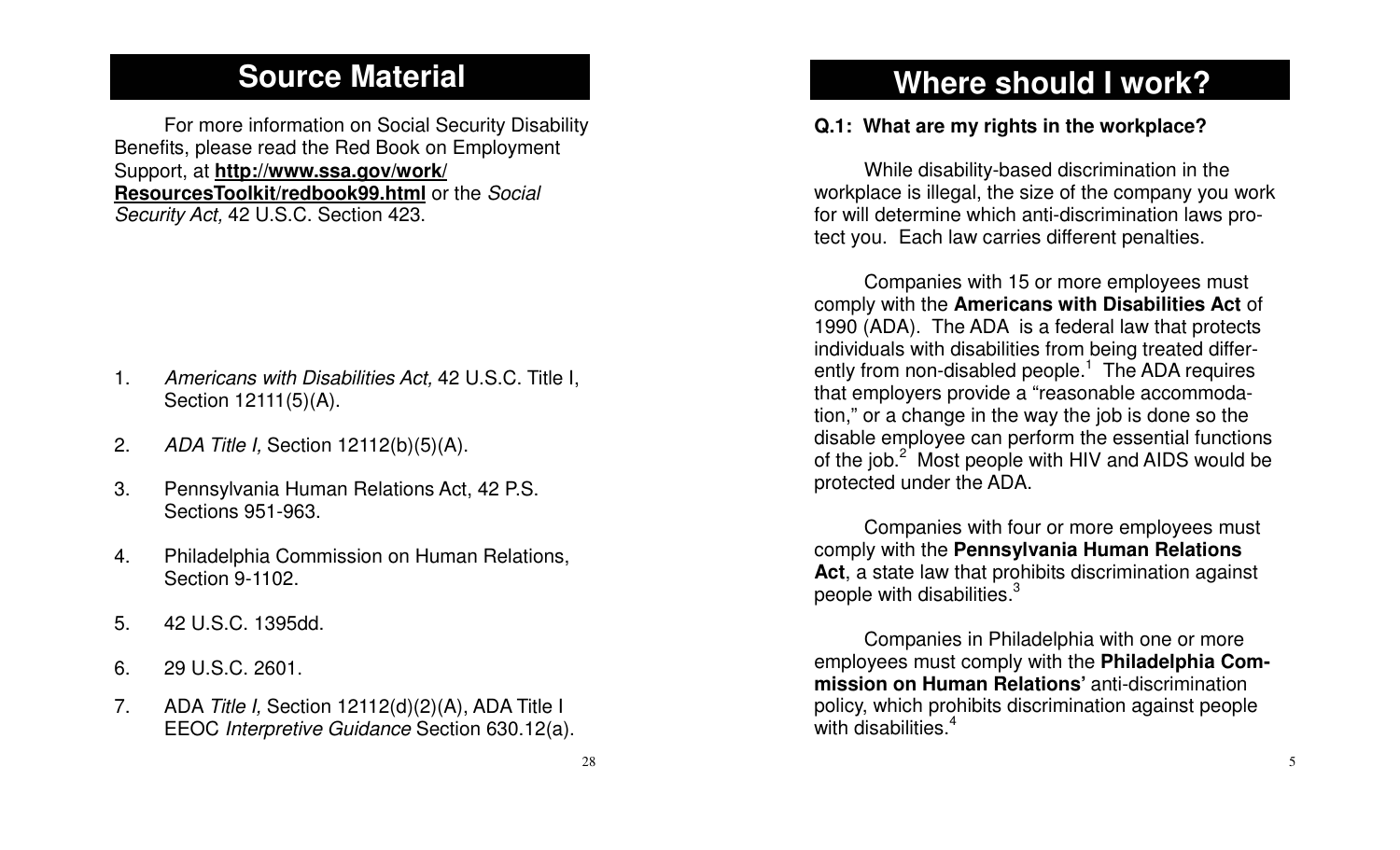### **Conclusion**

The AIDS Law Project of Pennsylvania is here for you every step of the way. We can help you read your policies; prepare for an interview; request <sup>a</sup> reasonable accommodation; disclose your HIV status to an employer; and calculate the effect work will have on your Social Security benefits.

> **Call us at: (215) 587-9377 Intake hours are from 9AM to 1PM. Best of luck in your return to work.**

### **Q.2: What else should I consider when looking for a job?**

Other issues to consider when choosing <sup>a</sup> potential employer is your ability to continue employerprovided health insurance should you have to leave the job. Companies with 20 or more employees must comply with the Consolidated Omnibus Budget Reconciliation Act of 1985 (COBRA). **COBRA** is <sup>a</sup> federal law that allows an employee to purchase continued group health insurance (for <sup>a</sup> limited period of time) after the employee leaves his job.<sup>5</sup>

The **Family and Medical Leave Act (FMLA)** requires companies with 50 or more employees to grant an employee who becomes sick, after working at least one year for the company, up to 12 weeks of unpaid leave time. The employee's job is secure and his benefits continue during the unpaid leave.<sup>6</sup>

The larger the company, the more likely it is to offer group insurance benefits without requiring an employee to provide information about his health status.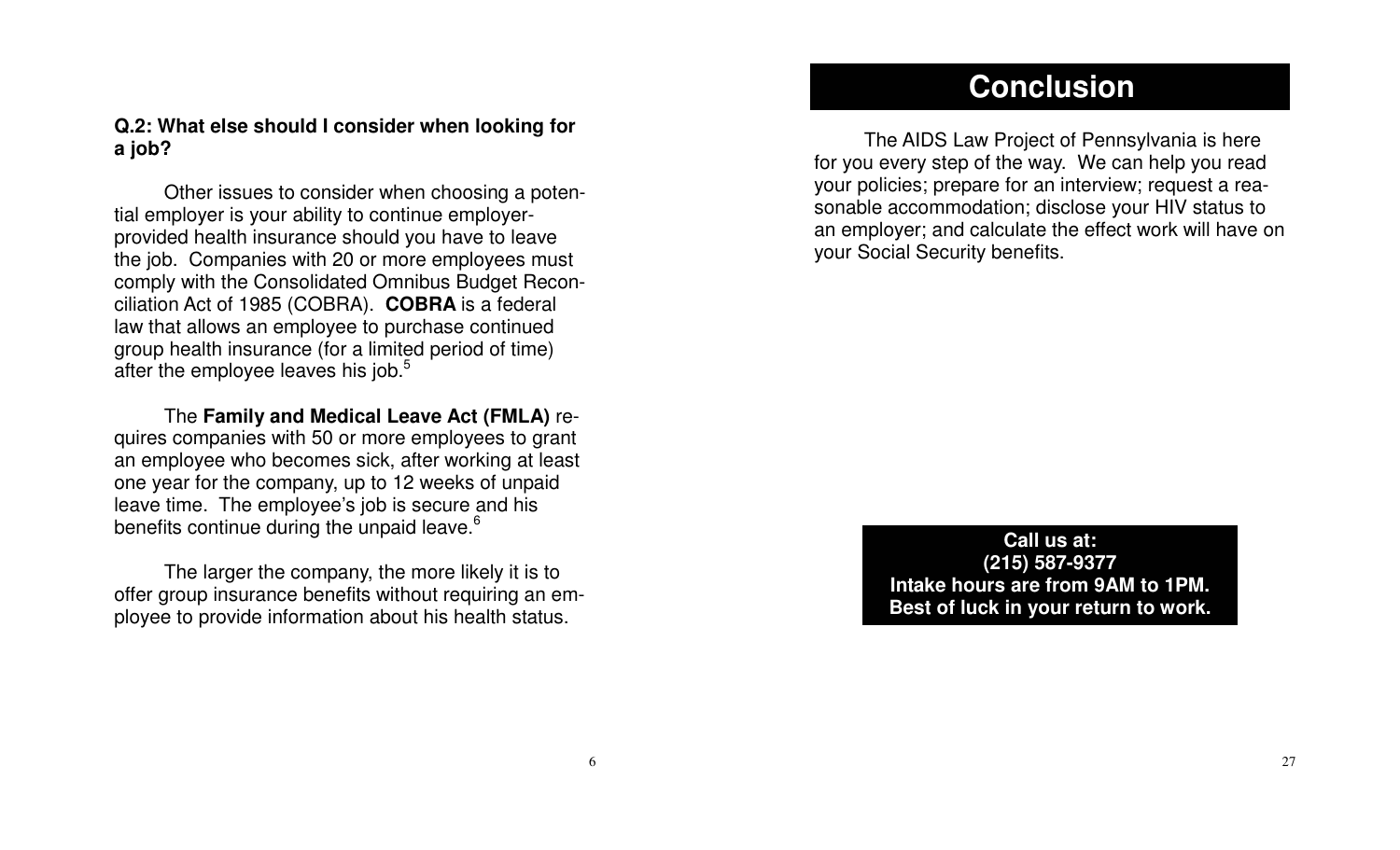### **Medicare**

SSDI recipients are eligible for **Medicare** 24 months after first becoming eligible for benefits. Medicare has two parts: hospital insurance for hospital stays and care (Medicare A) and medical insurance for doctor visits and other care (Medicare B).

#### **Q.22: Will I lose my Medicare benefits if I return to work?**

You will be entitled to Medicare for up to eight and <sup>a</sup> half years after your nine-month trial work period ends, even if you are earning above SGA.

# **Preparing for the Interview**

### **Q.3: Do I have to tell an employer that I have HIV or AIDS in <sup>a</sup> job interview or on an application?**

No. An employer cannot ask about your disability during an initial interview.<sup>7</sup>

However an employer may require <sup>a</sup> physical, exam which can include an HIV test, after <sup>a</sup> "**conditional iob offer**" has been made.<sup>8</sup> In other words, the employer may offer you <sup>a</sup> job, conditioned on you passing <sup>a</sup> medical examination to prove that you are physically able to perform the tasks required by the job. If your HIV diagnosis does not prevent you from performing the requirements of the job, you cannot be lawfully denied the job because of your HIV status.

An employer can only lawfully require you to take <sup>a</sup> physical exam if the physical exam is required of every other comparable job applicant at the company. Additionally, current employees may only be asked to take <sup>a</sup> job-related medical examination, i.e. <sup>a</sup> truck driver may be required to take <sup>a</sup> vision test each year, but not an HIV test. Examination results are confidential medical records and may not be shared within the company or be used to evaluate your job performance.<sup>9</sup>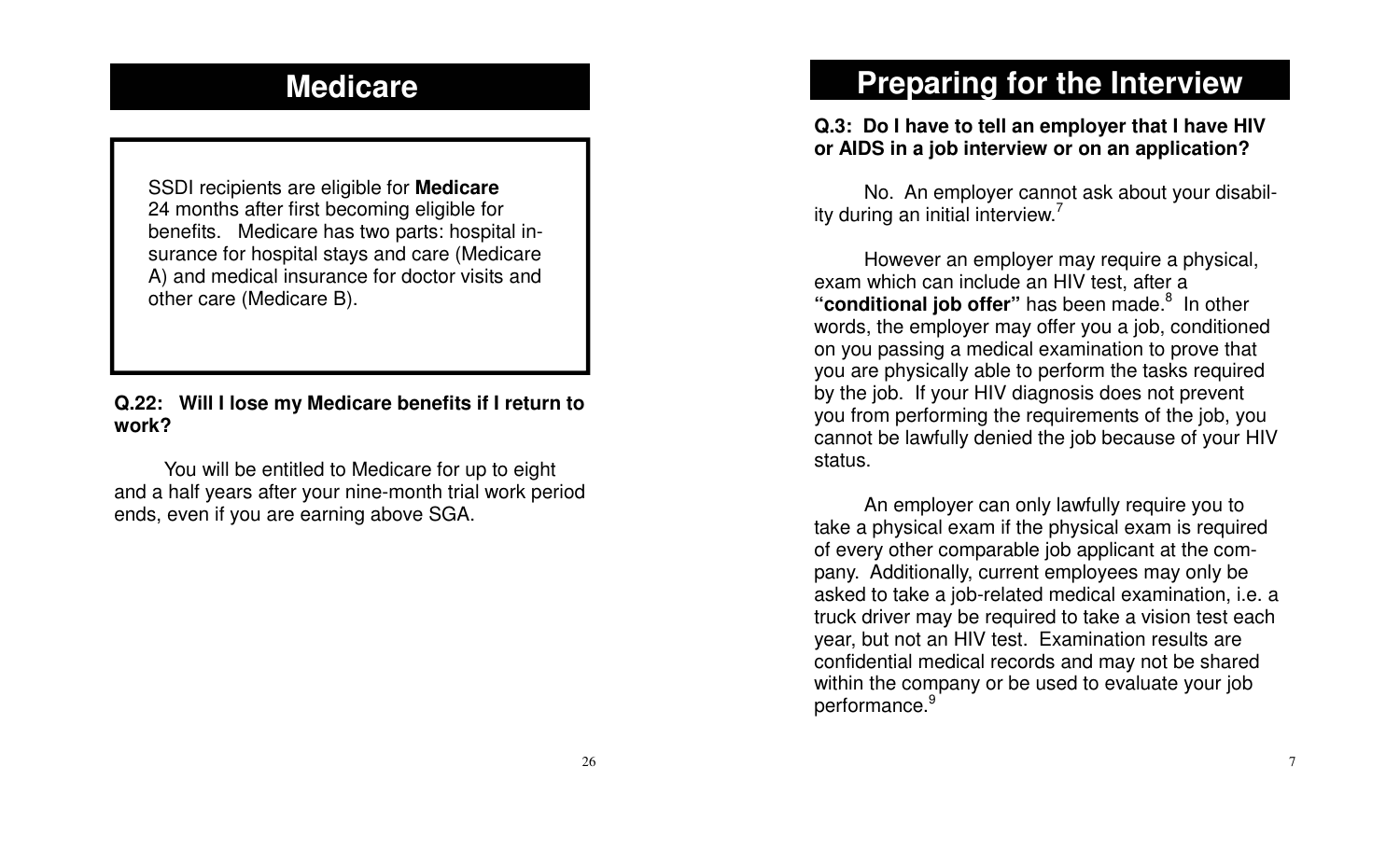### **Q.4: How do I explain gaps in my resume without revealing my HIV status?**

While it is not required that you reveal your HIV status, it is important to be accurate in your answers to questions asked during an interview. Untruthful information in an interview may be grounds for termination if discovered later. We encourage you to prepare your resume with assistance from career counselors such as those at the Philadelphia Free Library or other job readiness programs to help position yourself competitively in the job market.

### **Q.5: What if an employer asks me questions that might reveal my HIV or AIDS status?**

While an employer cannot legally ask about your disability, they may ask you anyway. Do not feel pressured to answer but be prepared to respond in <sup>a</sup> way that shows that you are qualified and capable of performing the main job duties and that you are interested in the job.

### **Q.21: What if I earn more than the Break-Even Point?**

If you earn more than the Break-Even Point, you may still be eligible for MA as long as

- x your earnings are less than approximately \$20,000 per year;
- you need MA in order to work (i.e. you still need the medications that made you feel well enough to return to work in the first place);
- you are disabled;
- you have resources less than  $$2,000$ .<sup>19</sup>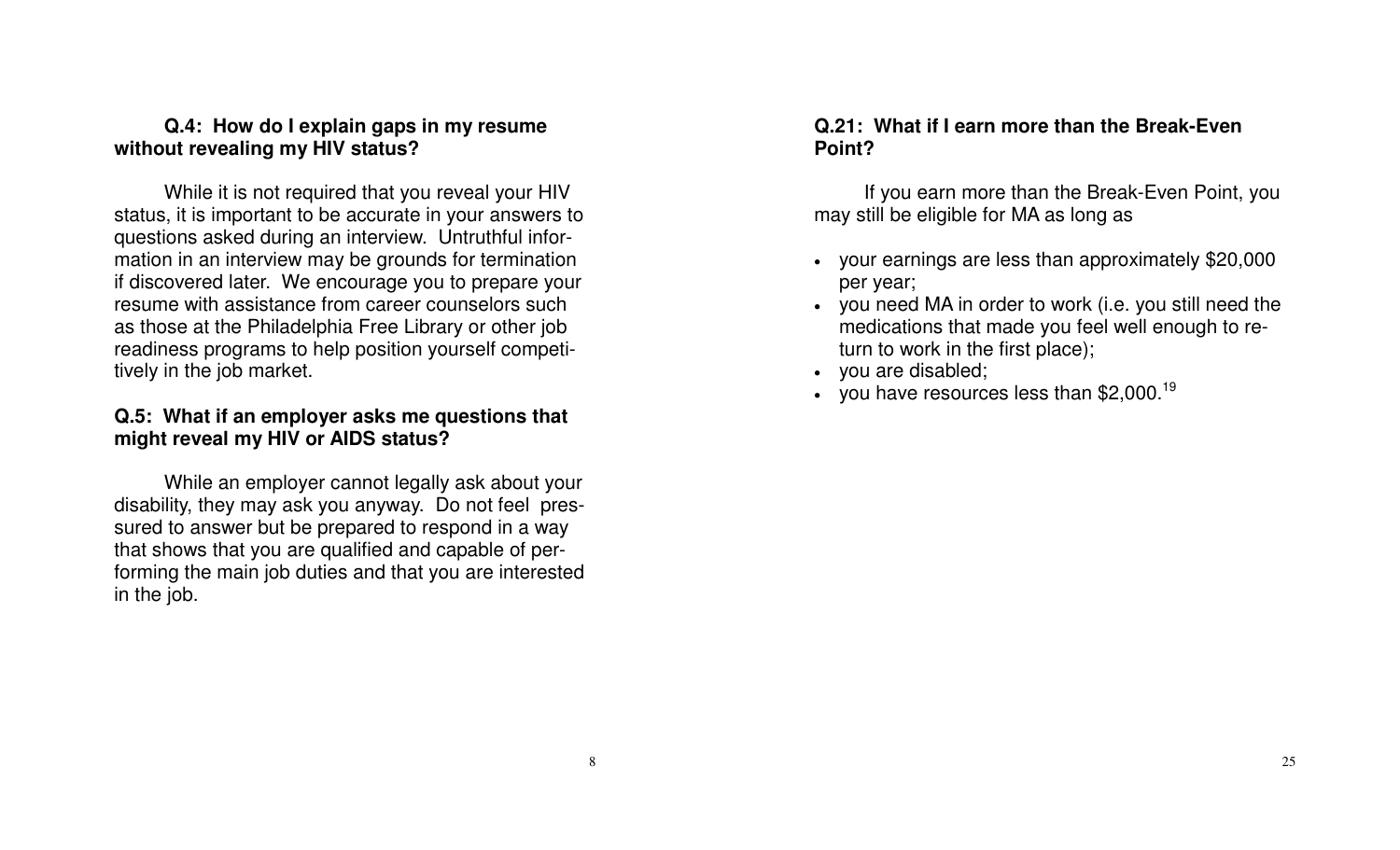MAWD is also available for clients whose health has improved to the point that they are no longer medically disabled must work a minimum of 4 0 h o urs p er m o nth at minim u m w a g e in ord er to q u ality.

The MAWD applicant can be downloaded from the DPW website:

**w w w.d p w.state.p a.u s/oim/p df/PA % 2 0 6 0 0 W Dsingle %20sheets.p df**

Clients can also apply through DPW's interactive COMPASS online form: **w w w.h u m a n s ervic e s.state.p a.u s/C O M PA S S/P G M/ A S P/S C 0 01.a s p**

### **Q.2 0: Will I loseMA if I return to work?**

You can still receive MA even if your earnings and other income become too high for you to receive an SSI cash payment. If the reduction of your countable income makes your SSI check "zero" (referre d to as thebreak-evenp oint), y ouarestill eligible for MA as long as you are still disabled and you have resources less than \$2,000 (resources are your bank account and other things of value, excluding the house you live in and the car you drive).<sup>18</sup>

### **Q.6: C a n a n e m plo y er tre at m e differe ntly if h e thin k s my HIV is a thre at to th e s afety of oth ers ?**

An employer is only allowed to deny you a job or terminate you because of your HIV status if he can show that your HIV or AIDS status poses a **" dire ct threat"** at the job. A direct threat means that you pose a "significant risk of substantial harm to the health or safety of others that cannot be eliminated or reduced by reasonable accommodations."<sup>10</sup> Job denial or termination because of "direct threat" most c o mmo nly h a p p e n s in h e alth c are jo b s.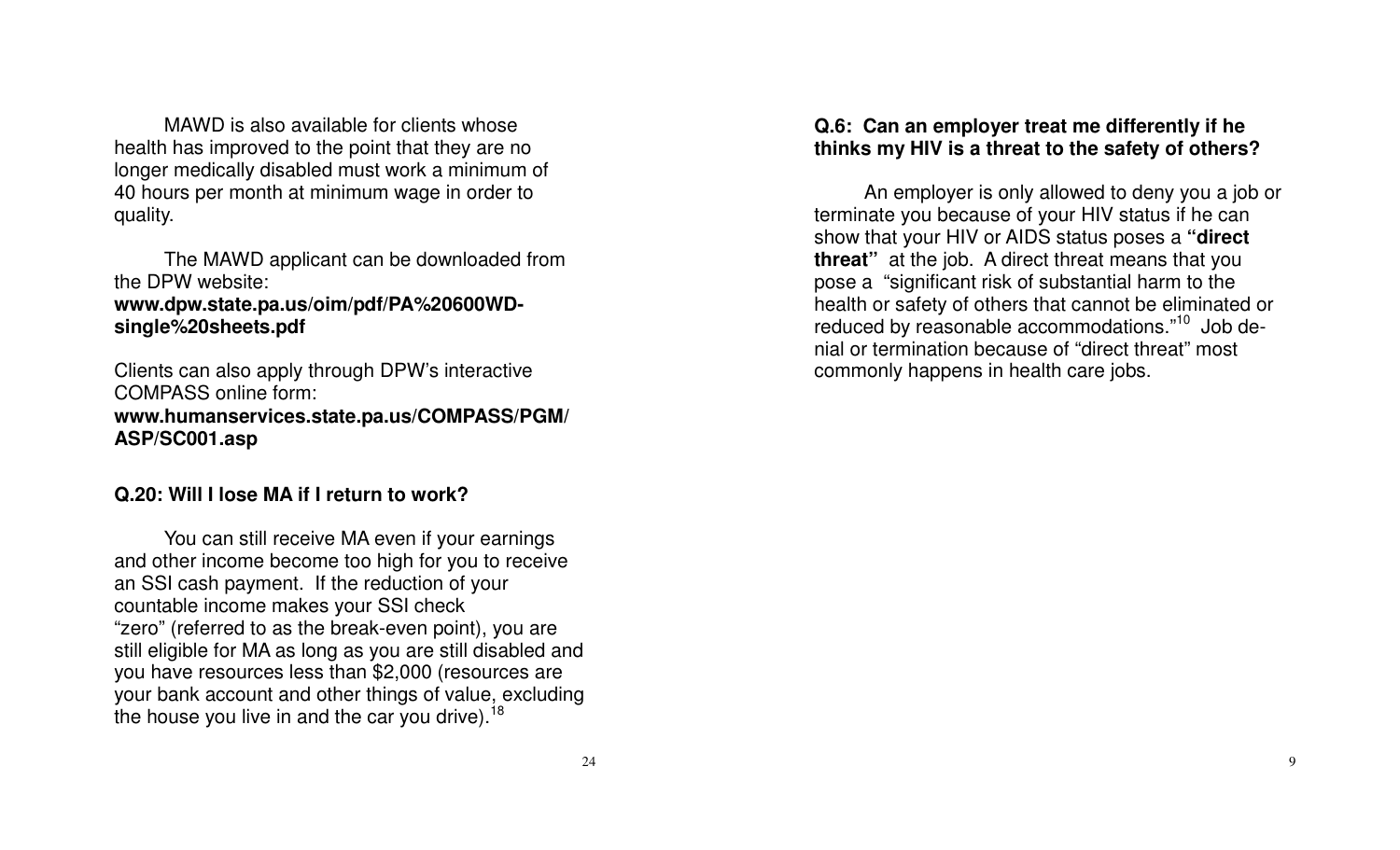### **M e dic aid**

# What to Expect on the Job

Q.7: If hired, should I tell my employer that I have **HIVor AIDS?**

Consider what it is you want to accomplish by telling your employer about your HIV status. Many times people with AIDS experience an unexpected negative response from their employers when they reveal their HIV status. If you are looking for support, the workplace may not be the best place to look for that. We recommend, instead, support groups, AIDS service organizations, family and friends.

We recommend that you only tell your employer about your HIV status if there is a specific result you are looking for, such as a reasonable accommodation.

#### **Q.8: What isa re asonableaccommodation?**

A reasonable accommodation is a change an employer makes in how the job is done that allows you to perform the essential functions of your job, such as working from a seated position rather than standing, changing your hours or maybe even working from home.<sup>11</sup> Under the ADA, an employer is required to provide a reasonable accommodation unless they canshow it is an undo hardship—defined as a "significant

**Medical Assistance (MA)**, also called Medicaid, is a federal health insurance program for low-income individuals. Children, the aged, blind, and/or disabled and other people eligible to receive federally-funded income maintenance programs are eligible for MA.

### **Q.19: What is theMedical Assistance for Workerswith Dis a bilitie s (M AW D) pro gra m ?**

Disabled people who work may be eligible for **Medical Assistance for WorkerswithDisabilities(MAWD)** which provides Medical Assistance, including d e ntal a n d pre s criptio n c o v era g e. To q u alify for MAWD, individuals must be: between 16 and 24 years old; working, have a countable income less than 250% of the Federal Poverty Income Guideline (\$1871/month for 2003); with resources less than \$10,000. There are no minimums for income or hours worked. Disabled workers self-employed are eligible. Recipients must pay a monthly premium of 5% of their countable wage.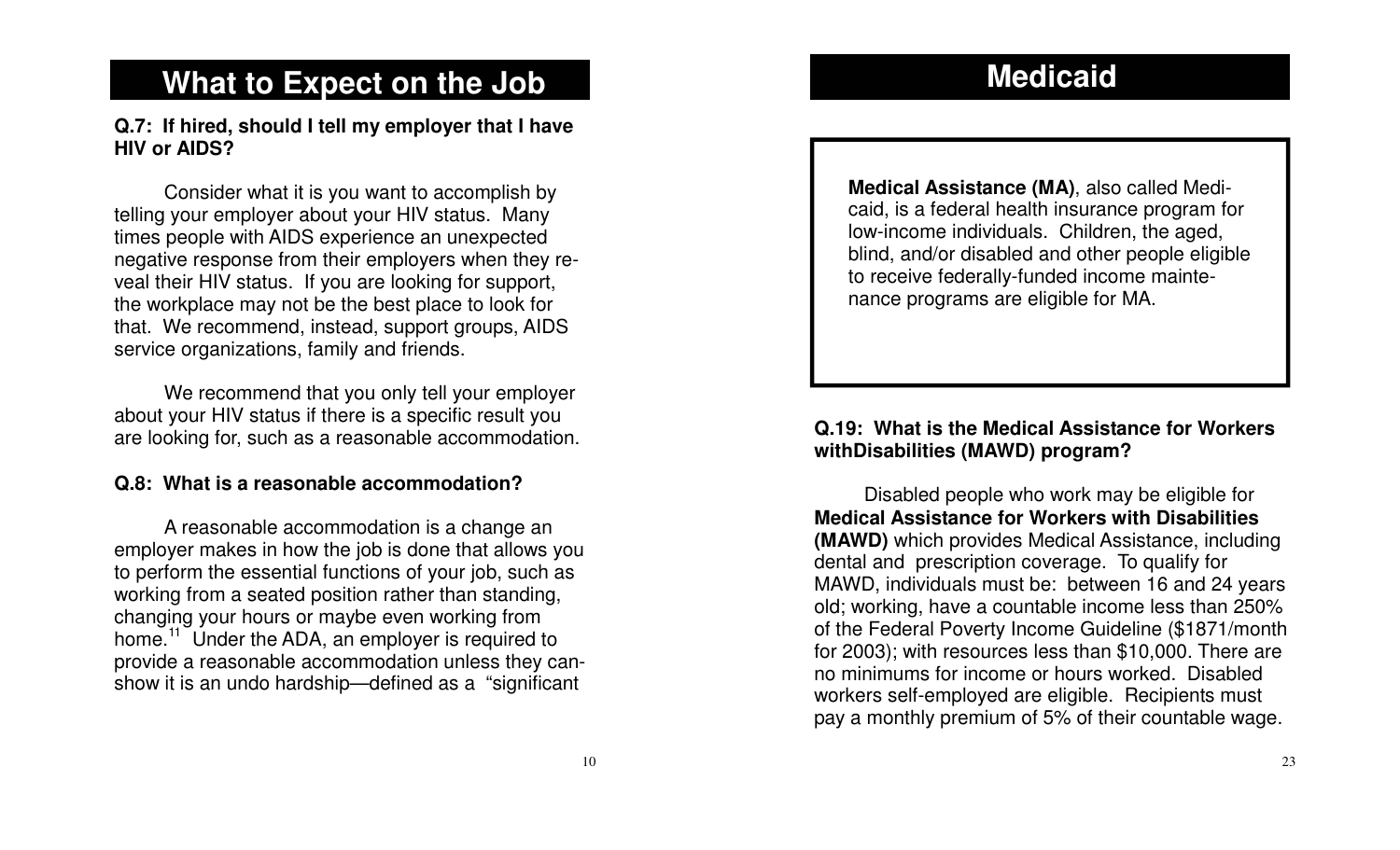lose your job because of your disability, you may request an **Expedited Reinstatement of Benefits** (explained above). If more than five years have passed since you got an SSI check or MA and you become disabled again, you may need to reapply for benefits. Keep in mind that the work you were performing may have made you eligible for SSDI instead of SSI. If you are reapplying and are unsure of SSDI eligibility, you should apply for both benefits.

If you were receiving SSDI and are no longer receiving benefits because you are not income eligible (either earning too much or you got to the end of your 36-month EPE and were earning more than SGA), you may be entitled to **Expedited Reinstatement of Benefits**. If, however, more than five years have passed since you were on the SSDI rolls, you will need to reapply for benefits.

difficulty or expense," taking into account the size and nature of the employer's business, as well as the cost of the accommodation on the employer.<sup>12</sup>

Unfortunately, the accommodation does not have to be the best accommodation or even one that you requested. The employer is only required to make a "good faith effort" to provide <sup>a</sup> reasonable accommodation.<sup>13</sup>

If you feel that you need <sup>a</sup> reasonable accommodation to perform the essential duties of your job, you may want to have an attorney help you write <sup>a</sup> letter to your employer's personnel or human resources department. An attorney can help you state only what is necessary for your employer to know. We often advise disclosing symptoms without disclosing the underlying cause of the symptoms—HIV/AIDS.

### **Q.9: If I decide to tell my employer about my HIV status, how should I do it?**

If you want to talk to your employer about your HIV status, we suggest you request <sup>a</sup> meeting. You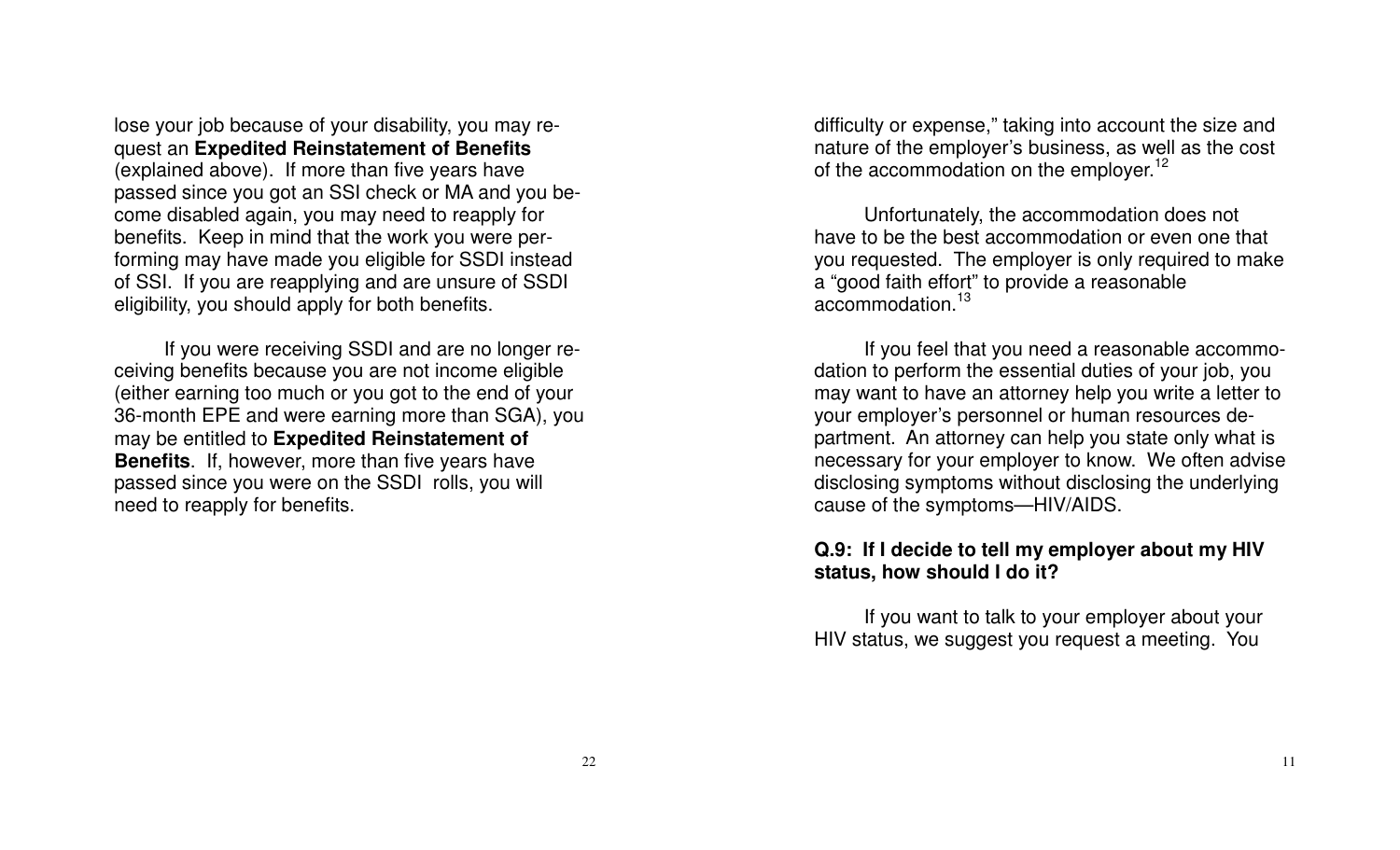may want to start by just revealing the symptoms, rather than the diagnosis. However, be prepared that when you sit down to talk with your employer about your symptoms, you may need to disclose your diagnosis.

Disclosing your HIV status to your boss can make you a vulnerable employee. As a vulnerable employee you want to be conscious of being a good employee—coming to work on time and not leaving early. You also want to be mindful if you perceive that you are being treated differently after revealing your status.

#### Q.10: Will my fellow employees then find out **a bout my HIVstatus ?**

You should remind your employer of his/her obligation to keep this information confidential. You do not have to discuss your HIV or AIDS status with your fellow employees. The ADA requires that employers keep emplo y eemedical recordssep arate fro mp ersonnel records in order to protect one's privacy. Access to your medical records is restricted to only those who have the need to know about them and an employer must keep your medical records confidential even after you stop working there.<sup>14</sup>

more than \$800 a month (SSA calls this amount Sub**sta ntial Gainful Activity, or S GA),** y o u will n ot g et your SSDI check. If you earn less than SGA, you will g et y our check.

There is one exception, however: The very first time you make SGA (\$800) or more a month while in the EPE, you will still get your check for that month and for the next two months. This is considered a grace period. After that, every time you earn more than SGA you will not get a check.

After the 36-month EPE has passed, the first time you earn SGA you will be removed from the SSDI rolls and will not get SSDI checks anymore. If you become disabled again within five years of being taken off the SSDI rolls, you can get an Expedited Rein**statement of Benefits** and begin the above process all over again–starting with the trial work months.

### Q.18: What if I lose my job or I have to quit be**c a u s e of my dis a bility ?**

If you are receiving SSI, you must inform the Social Security Administration (SSA) of an income change and they will adjust your check accordingly. If, however, you have not received an SSI check or MA for one year because of excess income and then you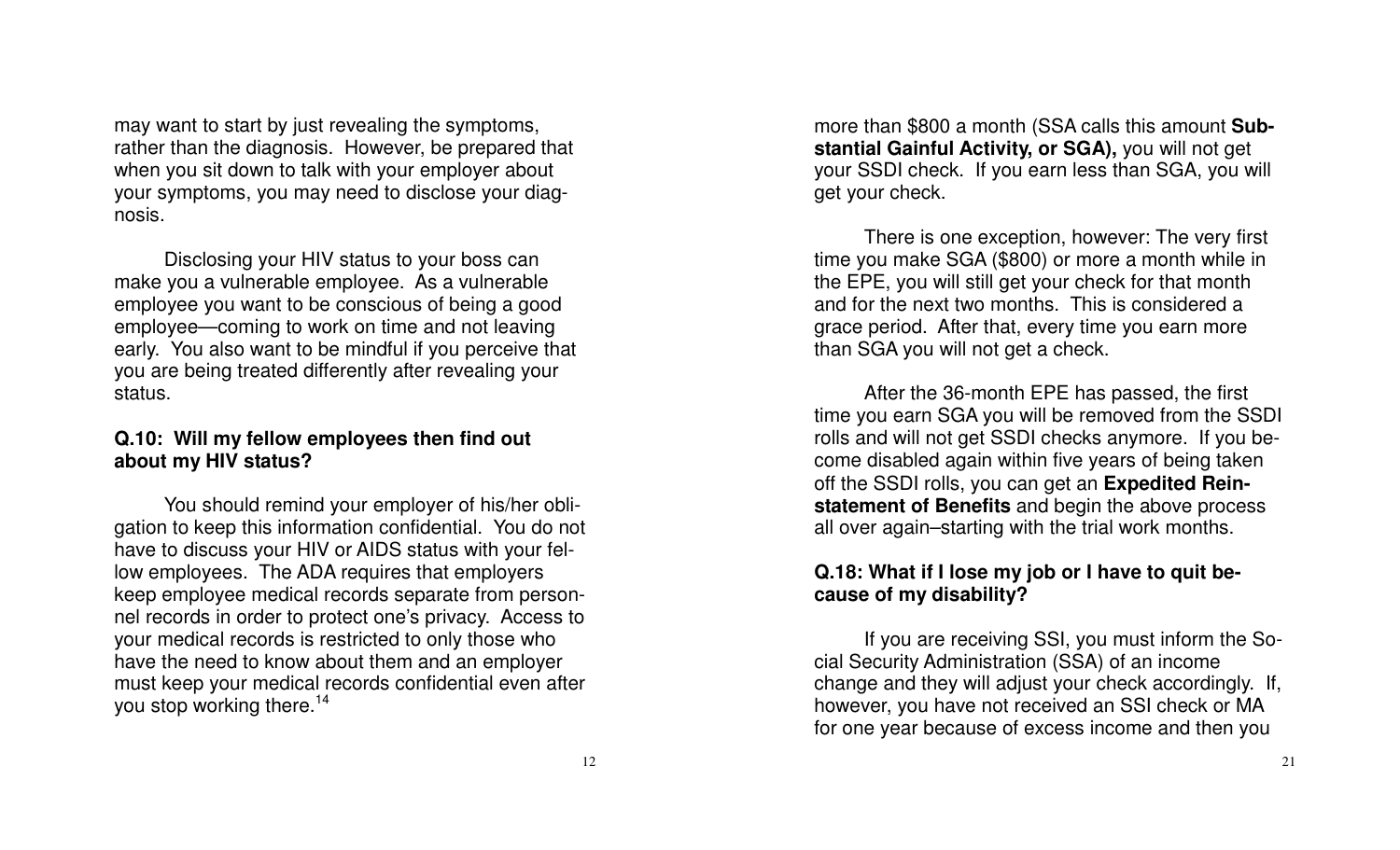### Q.16: What if I want to start my own business?

Workers receiving SSI may submit a **Plan for Achieving Self-Support (PASS)** describing a strategy for achieving self-sufficiency. Such a plan can address education, vocational training or starting a business. If the plan is approved by SSA, you can set aside some income each month for expenses related to that plan with o ut affe ctin g S SI eligibility.

### Q.17: What will happen to my SSDI benefits if I re**turn to work?**

The SSA work incentive rules allow you to work for 9 months before your earnings affect your SSDI check. Thereafter, the amount you make will determine whether you get a check or not. Unlike SSI, your SSDI check is not reduced by a certain amount. You either get a full check or no check.

If you receive SSDI, any month you earn \$570 or more is called a "trial work" month. There is no affect on your benefits during the first nine trial work months with a rolling 60-month period. Nine trial work months is called a **Trial Work Period**. After completing the trial work period, you automatically begin a 36-month **Extended Period of Eligibility** (EPE). You may see an effect on your benefits during the EPE: If you earn

Q.11: What should I do if I think that my employer has discriminated against me because of my HIV **or AIDSstatus?**

You must first file a complaint with the Equal **Employment Opportunity Commission (EEOC)** within 300 days of the date of the discrimination.<sup>15</sup> Charges may be filed in person, by mail or by telephone by contacting the nearest EEOC office. For information on the nearest EEOC office in Pennsylvania, call 1-800-669-4000.

You may also file a complaint with the Pennsylvania Human Relations Commission. Contact the Pennsylvania Human Relations Commission at 412-565-5395 or the Office of Civil Rights, Department of Health, Education & Welfare at 215-596-6772.

You should also contact the AIDS Law Project for help as soon as you believe that you are being discrimin ate d a g ain st.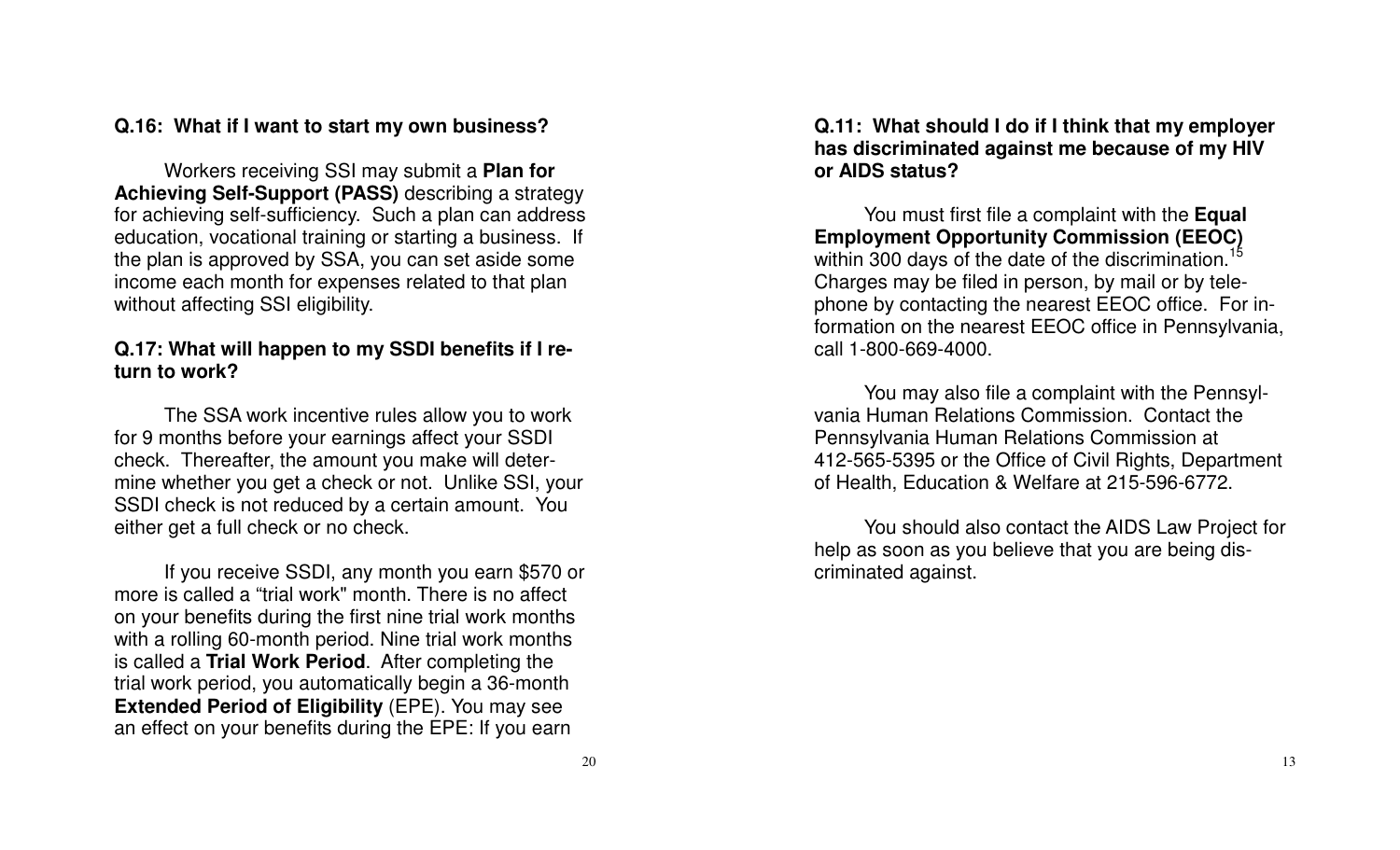# **Health Insurance and Long** Term Disability Insurance

### Q.12: If I return to work, will I be covered under the **emplo y er'shealth in surance?**

Generally yes, although policies vary and there may be a waiting period before coverage begins. According to the ADA, a company with 15 or more employees that provides health insurance may not exclude employees with disabilities from health insurance coverage. Health insurance policies, however, may limit coverag e for <sup>a</sup> "pre-e xisting condition" (a n illn essor condition, such as HIV, that you had before you took the job) for up to 12 months while providing coverage for ev erythin g els e. This is c alleda**" pre-e xisting condition exclusion."** For example, a new policy might not c o v er y o ur HIV m e dic atio n s for u p to 12 m o nth s b ut it will cover treatment for a newly broken leg.

You may be able to eliminate or reduce the length of the pre-existing condition exclusion if you were covered by group health insurance within the last 63 days. This previous period of health insurance coverage would be credited toward your current preexisting conditionexclusion. This is called**"creditablec o v era g e."**<sup>16</sup>

#### **STEPCALCULATIONS**Unearned Inco meGeneral Income Exclusion (GIE)  $\qquad \qquad \vert \, \cdot$ Countable Unearned Income =Gross Earned Inco meStudent Earned Income Exclusion [ -RemainderGIE (if not use dabove) - RemainderEarned Income Exclusion (EIE) [-RemainderIm p airm ent R elate d W ork E x p erience (IR WE) - RemainderDivid e b y 2 Blind Work Ex p enses (B WE) - Total Countable Earned Income =Total Countable Unearned Income Total Countable Earned Income +PASS Deduction - Total Countable Inco me=Base SSI Rate Total Countable Inco me<del>-</del> Adjusted SSI Payment <sup>=</sup>**SSI CALCULATIONSHEET**

19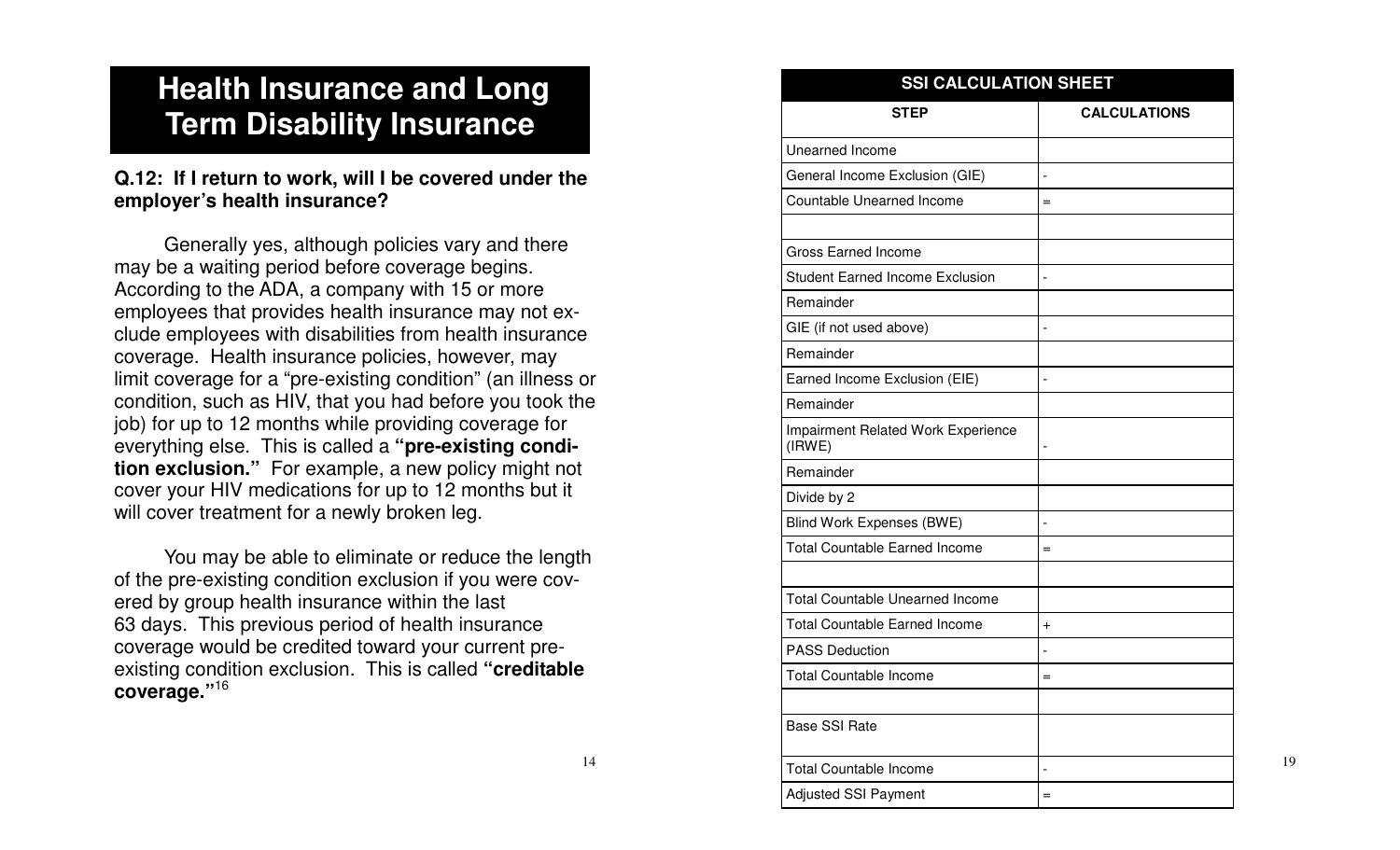- Subtract \$65 from your earned income total. This is your "earned income exclusion."
- $\bullet$ • Subtract "Impairment Related Work Expenses" from your earned income. These are expenses that are directly related to your impairment and necessary for you to work (i.e. impairment-related tra n s p ortatio n/mile a g e c o sts for g ettin g to work, costs of visits to the doctor's office to obtain regularly prescribed medical treatment that attempts to control the disability, and the costs of the medicatio n its elf).
- Divide this number in half.
- Subtract "Blind Work Expenses." Workers who receive SSI and whose primary diagnosis is blindness can exclude from their income any ordinary and necessary expenses attributable to earning y our income.
- Add your "unearned countable income" from above.
- Subtract any deductions from your Plan for Achieving Self-Support (PASS). See next question for more details.
- The total is your "countable income." This is the amount your SSI check will be reduce d.  $15$

18

### Q.13: How do I continue my health insurance if I **lo s e my jo b ?**

COBRA, a federal law that applies to companies with 20 or more employees, entitles you to purchase continued insurance coverage for 18 months, unless you were fired for gross misconduct. If you were disabled at the time you left your job or within 60 days thereafter, and if timely notice is given to the insurance plan administrator, COBRA can be extended for an additional 11 months for a total of 2 9months. Youmust complete the paperwork and submit premium payments on time to continue the COBRA coverage.

### Q.14: Will I lose my Long Term Disability benefits **if I return to work?**

It depends on how your private long-term disability insurer defines "disability." Read your policy carefully.